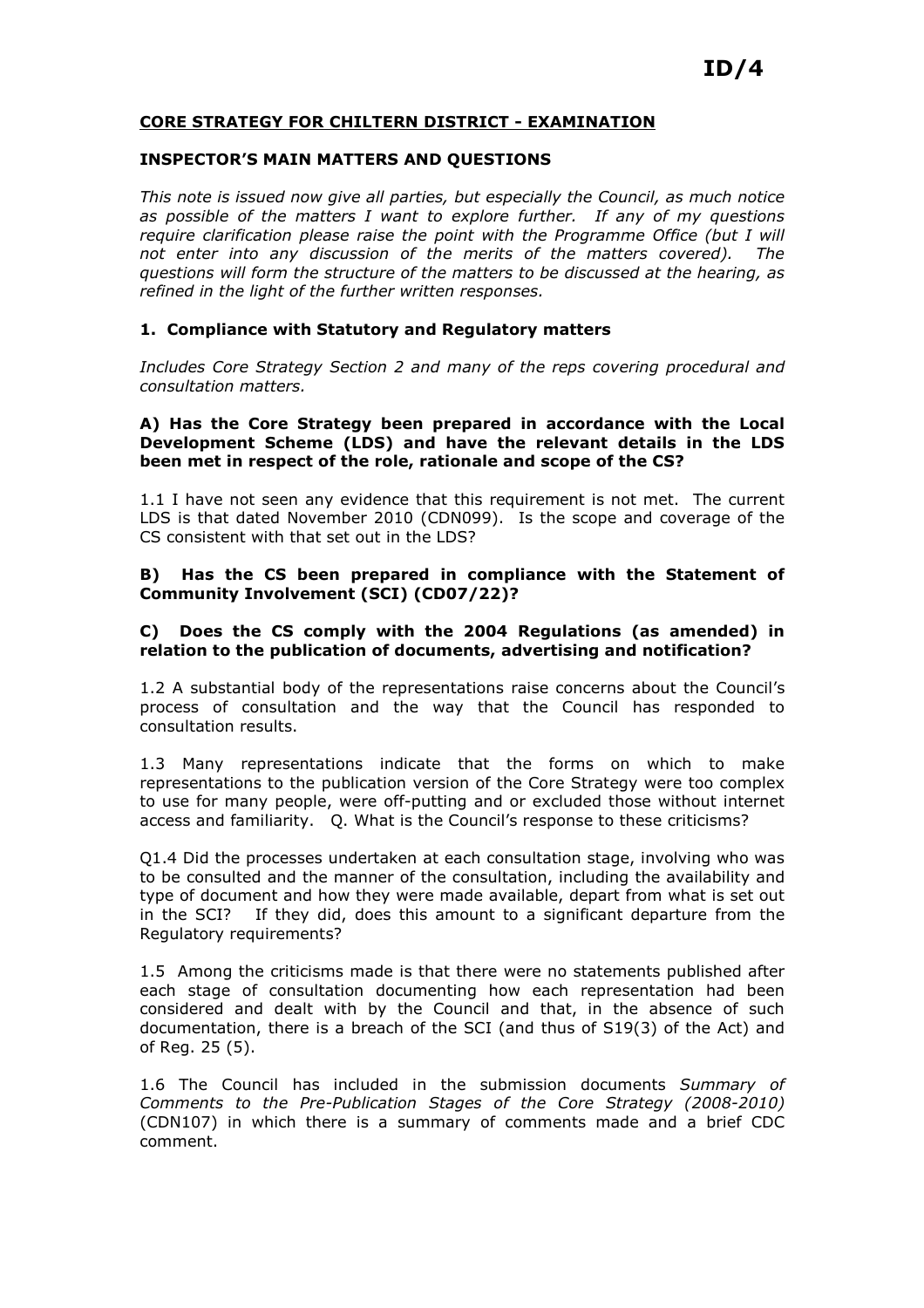Q1.7 Does paragraph 3.15 of the SCI mean that a response to each individual representation should have been published before the next stage of consultation? If the answer is yes, was there a failure to comply with SCI?

Q1.8 In CDN107, what is the origin of CDC's comments? Were these the comments made at the time of each consultation or do they reflect the position at submission? Have they been reported to or considered by the Council?

Q1.9 Does the publication of CDN107 overcome any past failure to comply with the SCI? If not, what are the implications?

#### D Has there been sufficient regard given to the Sustainable Community Strategy (SCS) as required by S19(2) of the 2004 Act?

1.10 The SCS is that for Chiltern District 2009-2026 (CDN076). Many representations highlight one element of its vision, namely a place with enough affordable housing to meet local needs and maintain our services and communities. The Vision for Chiltern in the Core Strategy is the same as that in the SCI.

Q1.11 How did the Council take into account this aspect of the SCS when deciding that 2,400 is the appropriate overall housing provision and the implications for affordable housing? (Related questions arise under other main issues)

## E Has the DPD been subject to sustainability appraisal (SA)? Does the SA show how different options perform and is it clear that sustainability considerations informed the content of the CS from the start?

Q1.12 In particular, how has the evolution of the locational strategy been informed by SA? Any detailed conclusions of the SA in relation to specific sites/policies can be considered under the main uses where those are discussed.

## F Is the Core Strategy in general conformity with the Regional Spatial Strategy - the South East Plan?

1.13 This remains a statutory test (Reg 21(1)(a)). The substance of this issue relates only to the scale of housing provision and is best discussed under main matter 3.

## G Have the requirements of the Habitat Regulations been satisfied?

1.14 At submission, the Council provided a Habitat Regulations Assessment (HRA) September 2010 (CDN087). Has Natural England (NE) commented on the HRA. If not, Council to seek NE's views.

Q1.15 Is the HRA fit for purpose and is its assessment consistent with the policies in the CS?

## 2 Main matter 1: Issues, Vision and Objectives

Representations encompassing CS Sections 3, 4, 5 and 6 (except 4.2.1 - 4.2.9 which are best addressed under MM3).

2.1 This issue is intended as an overview of these sections of the CS to check whether there are any fundamental omissions or inconsistencies (both within this section and between the vision/objectives and the rest of the document). I recognise that if there is a significant change to a policy, then aspects of the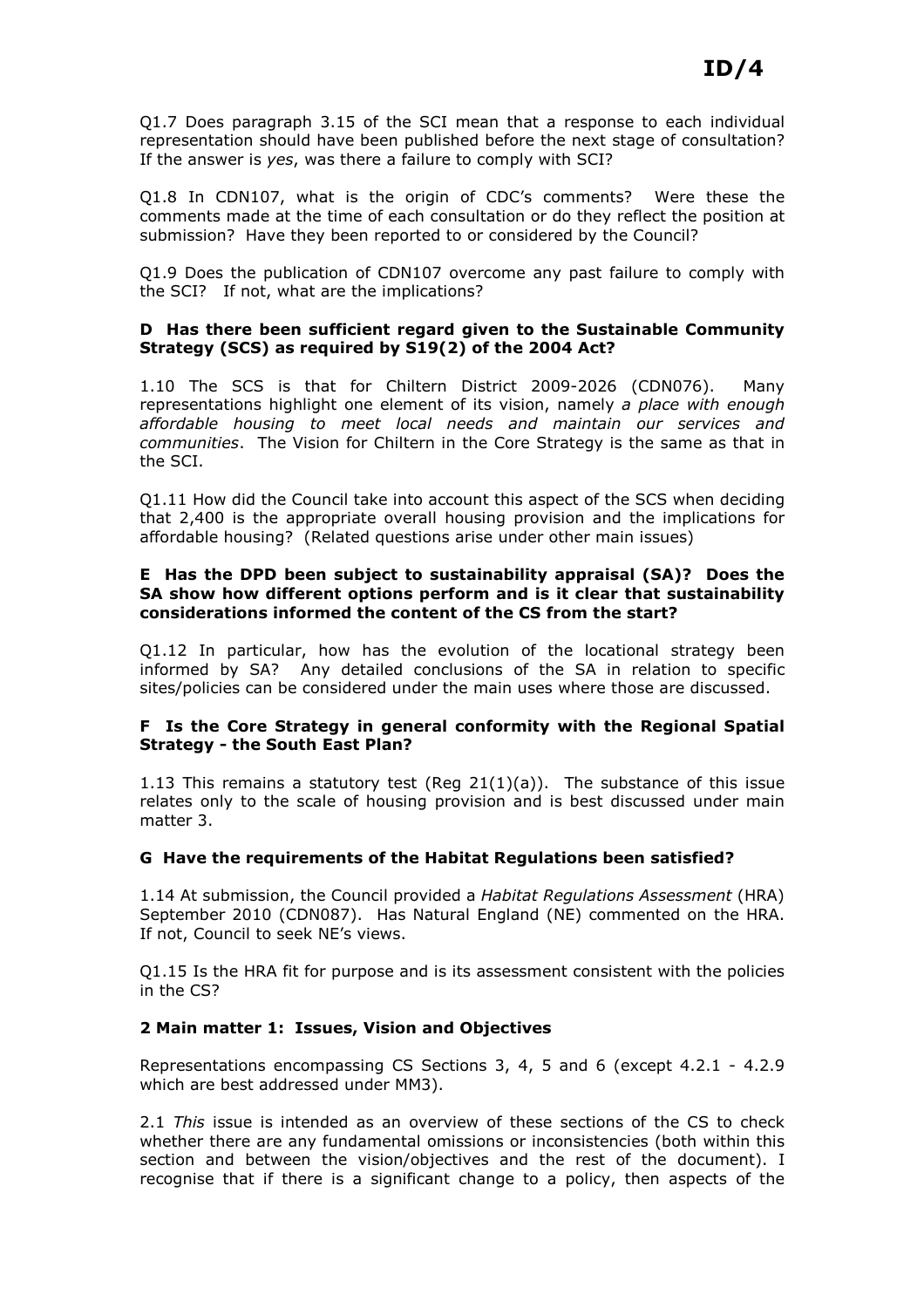vision and/or objectives may need to be changed as a consequence. This should be identified during the hearings.

Q2.2 Do the 8 spatial issues at paragraph 4.5 address the main challenges which the Core Strategy needs to address?

2.3 A few representations draw attention to the Government's proposed route for a high speed railway line, which passes through Chiltern District. This is mentioned at 14.3 of the CS. I understand that the Council is opposed to this proposal. There is no need for the Core Strategy to address the controversy. Q If the line were to proceed, would it have any implications for the strategy which the document should address, or would it require a review of the Core Strategy? Would any such implications arise primarily at the end of the current Core Strategy period?

Q2.4 Are cross boundary issues adequately addressed in setting the context? Have any concerns been raised by adjoining authorities/agencies?

Q2.5 To what extent should the Visions for individual settlements reflect any local expression of a vision by that community? Do they?

Q2.6 How will the Core Strategy help deliver these settlement visions? Is the Core Strategy sufficiently spatial in its engagement of the issues and visions?

Q2.7 Does the Core Strategy seeks to advance any measures to address the acknowledged pockets of localised deprivation (paragraph 3.3)? Does it have a role to play in addressing such matters?

Q2.8 Are the Strategic Objectives appropriate and are the targets an appropriate measure of how each objective should be met? Objective 1 (amount of housing) and objective 2 (proportion of affordable housing) will be discussed under main matters 3 and 6 and do not need to be separately addressed here.

Q2.9 Is objective 4 (no net loss of employment land or floor space) appropriate as an objective, since the wording of the objective, the related target and the policy approach (CS16) are essentially the same? Should the objective express an overall aim or outcome, rather than perhaps the means to an end?

Q2.10 A number of representations question the appropriateness of the target relating to sustainable locations (SO3). Based on the evidence used to assess the sustainability of locations for development (e.g. CDN008 & 009), is this the most appropriate practical measure? Does it provide a reasonable measure of the effectiveness of the Council's chosen spatial strategy (of urban concentration)? Should any change of this indicator also change the identical indicator under policy CS1 Table 1?

Q2.11 Should the target for SO6 (AONB/natural assets) refer to National and Local Biodiversity Action Plans or should these be referred to in indicators under policy CS1 Table 1? Council to respond to points made by Bucks, Berks and Oxfordshire Wildlife Trust (414840).

2.12 The indicator of 300 additional places for SO7 is considered under MM 6.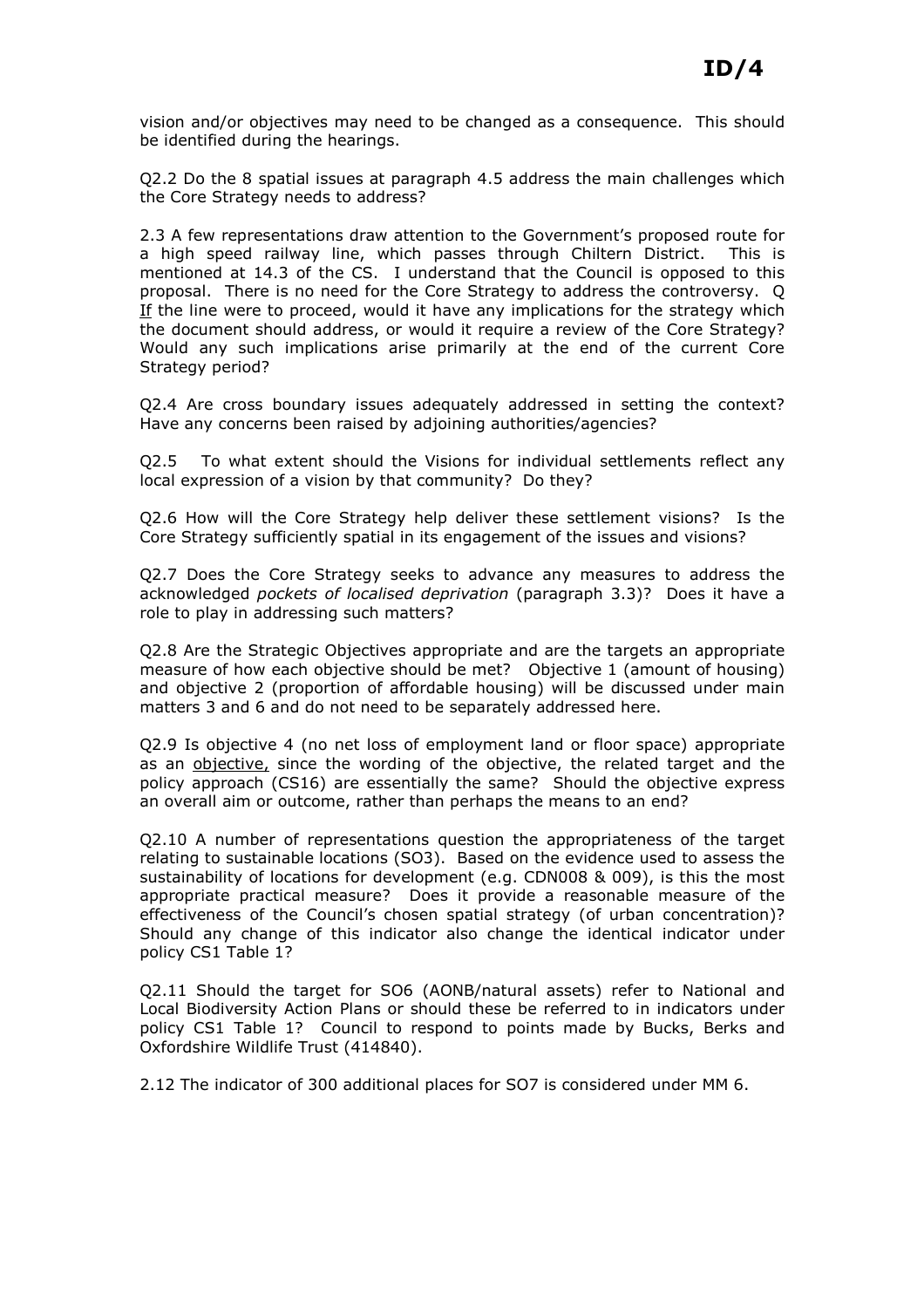# 3. Main matter 2: Spatial Strategy

Representations encompassing section 7 and policies CS1 and CS2. There is an overlap in these representations with MM3. Representors who have indicated that they wish to appear in the context of objections to this section of the plan should confirm with the PO which hearing session(s) they wish to attend.

3.1 Over-arching issue: is the spatial strategy clearly expressed, does it derive from a proper consideration of reasonable alternatives and is it justified by evidence?

3.2 I have seen no significant evidence to suggest that the 4 spatial scenarios (elsewhere referred to as Options) set out in the Core Strategy Options Paper June 2008 excluded any reasonable alternative and I do not intend to explore further matters prior to that Paper. I regard the 4 Scenarios in the 2008 Paper as the starting point.

3.3 I sought some preliminary clarification from the Council and expressed some concern about the description and evolution of the spatial strategy in my  $2^{nd}$  Note to the Council (2 February 2011). The Council's initial response is in CDC/2 (9 February 2011). Both these are available on the Examination page of the Council's website. As requested, the Council has provided (CDN111) a summary of the reports to the Council's committees/cabinet and full Council at each stage of the evolution of the strategy since the June 2008 publication. Contrary to what is stated in the Core Strategy, the Council now accepts that the chosen locational strategy is more closely related to Scenario/Option 1 of the June 2008 scenarios than option 3, which was approved by the Cabinet in 30 September 2008. The key Council decisions resulting in this change are summarised in CDN11.

3.4 The Council will be proposing some changed text to clarify the description of the chosen strategy. Q: Does this text appropriately explain what the chosen strategy is meant to be? Is it consistent with policy CS1?

Q3.5 Policy CS1 refers to the four main, and most accessible settlements. The Chiltern Accessibility Plan (B10 in CDN009) shows that Great Missenden has a higher accessibility index at its centre than Little Chalfont. How has most accessible been assessed in choosing the main settlements in CS1/CS2? Is the description of the selected settlements justified?

3.6 In September 2008 the Council had recognised that some Green Belt sites might be required to deliver the spatial chosen strategy (Scenario 3). In April 2009 the Council decided that it was no longer necessary to contemplate sites in the Green Belt because there were sufficient sites to deliver the SEP requirement of 2,900. (CDN11 Table 1). In September 2010 the Council decided to reduce provision to 2,400, in part, because of land supply constraints.

Q3.7 In September 2010, did the Council review the chosen strategy including the constraints it was imposing on supply (such as by not contemplating development in the Green Belt)? Where is any such assessment set out? What are the Council's reasons now for not considering any housing sites in the Green Belt?

Q3.8 Is the Council's evolved choice of urban concentration as the locational strategy justified by evidence and has it been the subject of Sustainability Appraisal which has informed the development of the strategy?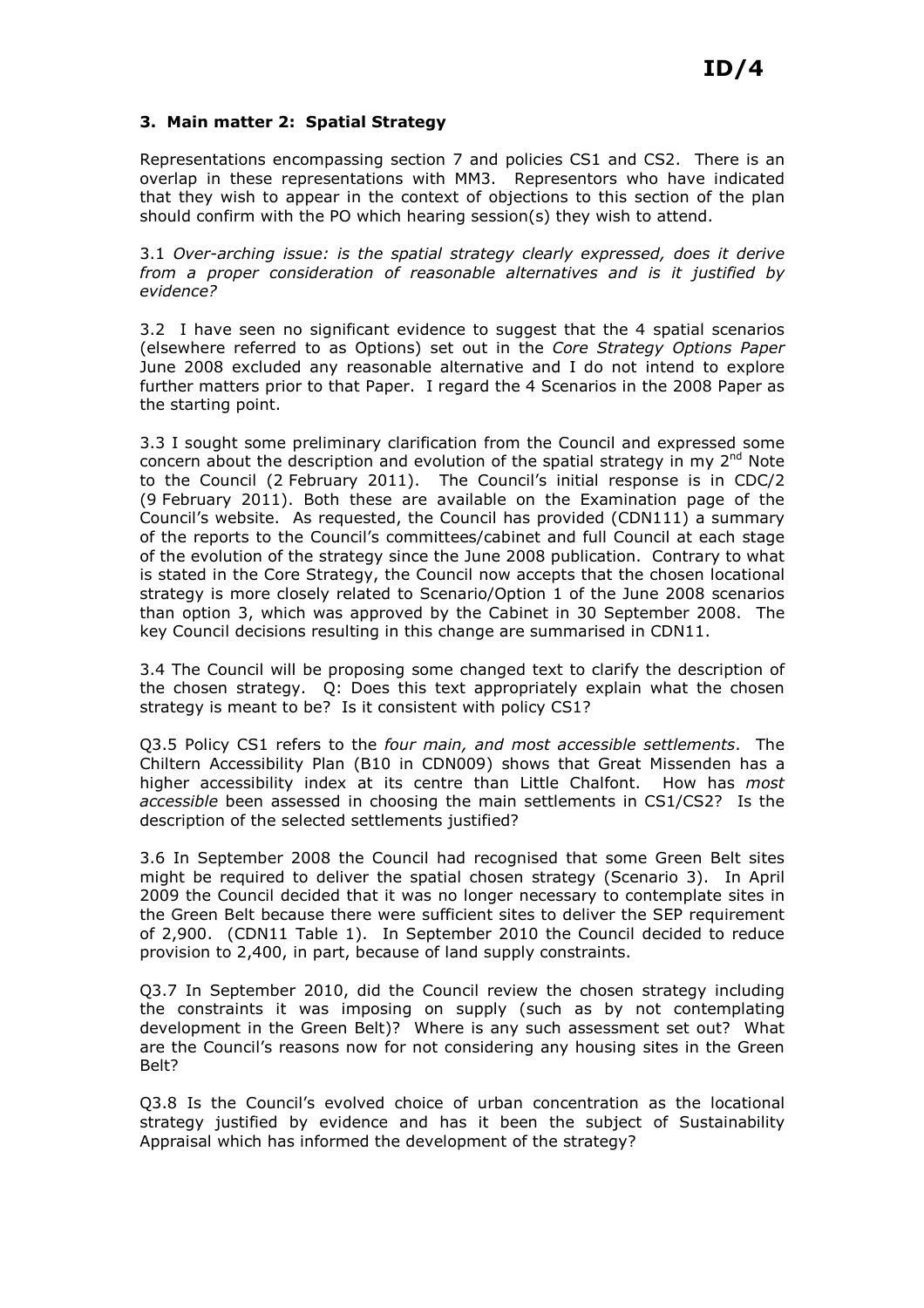Q3.9 Has there been a change in locational strategy (or in the practical consequences flowing from how the strategy is expressed) between the Consultation Document March – April 2010 (CDN084) and the publication/ submission version, now that housing numbers are not given for individual settlements?

Q3.10 Does policy CS2 provide a sufficient strategic spatial steer for the scale of housing in different settlements? Would figures for individual settlements make any difference to the scale of development that occurs, bearing in mind the strategic allocations made and reliance on SHLAA sites within the urban areas?

Q3.11 Does policy CS2 achieve what the Council intends? The Council will be proposing a change to the policy to refer to the strategic housing MDS sites. Does policy CS2 (in the submitted document and as proposed to be amended) fulfil the spatial strategy expressed in CS1 (of *urban concentration*)?

Q3.12 Is the balance between the urban areas and the rest of the district appropriate? What has informed this split?

Q3.13 Would any settlement or parish, particularly Chalfont St Peter or Little Chalfont, have a disproportionate amount of new housing over the plan period or be affected by disproportionate impacts from developments?

# 4. Main matter 3: Overall housing provision and delivery

Representations on section 4.2 (4.21-4.29), 7.6 7.7 Policy CS2.

Overarching issues: Is the Core Strategy in general conformity with South East Plan (SEP). Is housing provision below that required by the SEP justified by local circumstances (as demonstrated in evidence by the Council). Are there reasonable prospects for the delivery of the proposed housing in accordance with the advice in PPS3.

Overall provision and relationship the South East Plan (SEP)

4.1 I sought some preliminary clarification from the Council and expressed some concern about this topic in my  $1<sup>st</sup>$  Note to the Council (27 January 2011). The Council's response and the further work the Council is undertaking is set out in its response CDC/1 (8 February 2011). Both documents are available on the Examination page of the Council's website. If the Council publish a revision of the SHLAA or related evidence (intended to be produced by 25 February 2011) I will take that evidence into account and any further responses to these questions should have regard to such further documents.

Q4.2 By proposing 2,400 dwellings, rather than the 2,900 set out in the SEP, is the Core Strategy in general conformity with the SEP? Would some degree of variation from 2,900 still keep the Core Strategy in general conformity? If I were to conclude that local evidence did justify provision for only 2,400 in the SEP (taking into account all other factors), but that the difference from the requirement of the SEP meant that the plan was not in conformity, what would be the implications (given that general conformity is a Regulatory requirement)?

Q4.3 Section 4.2 of the Core Strategy refers to the advice of the DCLG's Chief Planner issued on 6 July 2010 and to the former Option 1 figure, which was the Council's input to the draft SEP. Given that the SEP remains part of the development plan and the Secretary of State's act of revocation on 6 July was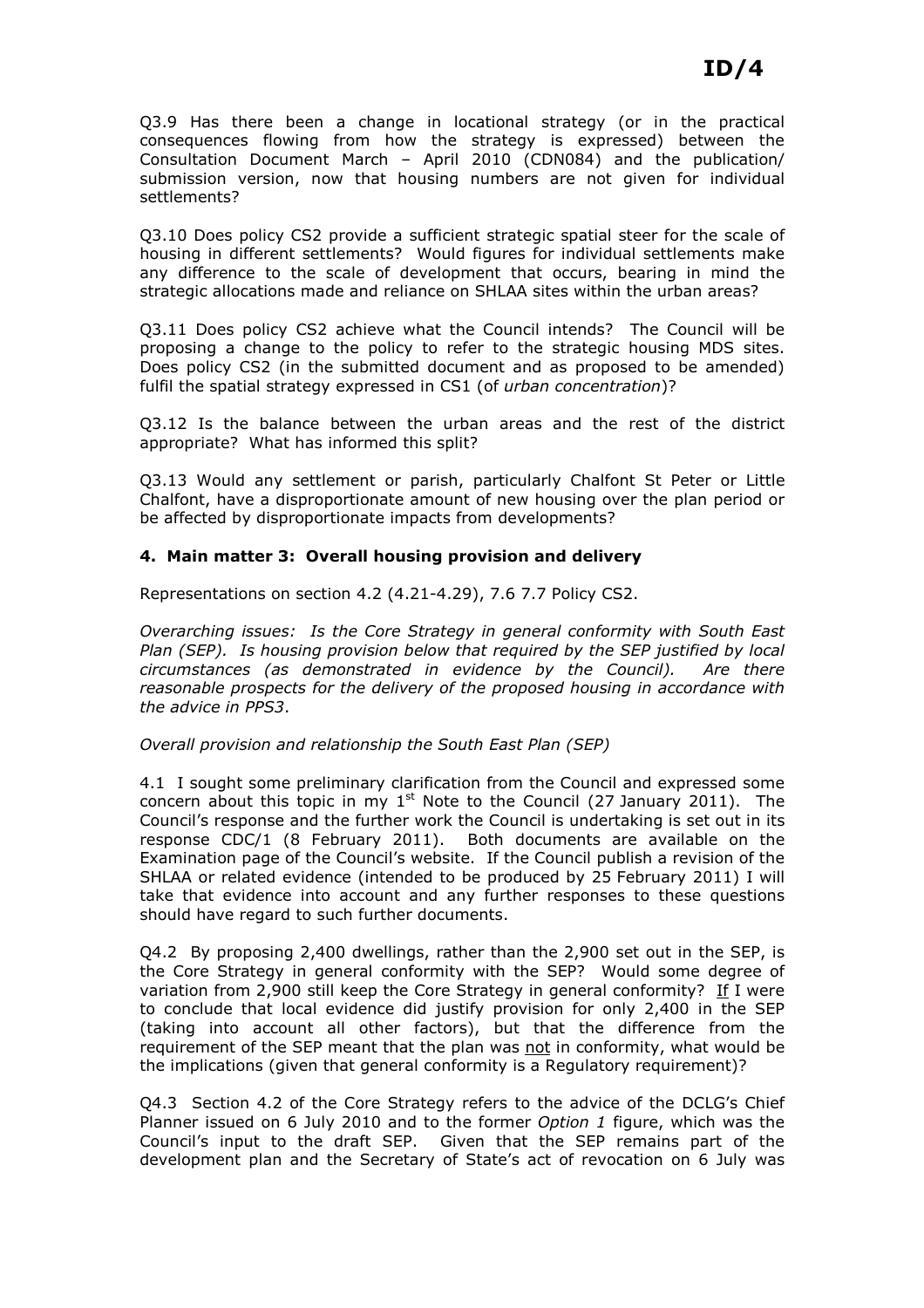unlawful, are these matters now of relevance in justifying the Council's housing provision of 2,400?

Q4.4 Section 4.2 also reassesses the reasons given by the Panel which conducted the Examination in Public of the SEP for recommending that provision in Chiltern<br>be increased from 2.400 to 2.900. Given that the figure of 2.900 has Given that the figure of  $2,900$  has subsequently been incorporated in the SEP as approved by the Secretary of State, to what extent is it justifiable to explore again these particular reasons? How does this approach relate to the Council's acceptance that the SEP requirement should be the starting point?

Q4.5 In making housing provision below that required by the SEP, how has the Council taken into account the factors in PPS3 paragraph 33? (Paper yet to be produced by the Council.) What weight should be given to factors other than land supply? Is the Council's approach justified?

(I note that the Council intends referring to population figures to be produced by Buckingham County Council, would the Council please also have regard to the most recent ONS population and household projections and explain any differences and why the Council may prefer one set of figures to another.)

Q4.6 In as much as the Council's justification for 2,400 is based primarily on land supply constraints as the critical consideration, Council to explain carefully how the evidence from the SHLAA (both at the time of submission and in the light of the updating about to be undertaken) leads to a conclusion that only 2,400 can be provided. Is 2,400 the most houses that can reasonably be expected to be delivered in accordance with the strategy?

Q4.7 In as much as the Council are correct in suggesting that the SHLAA can only properly give a range of potential housing capacity, should the housing provision in the Core Strategy be expressed as a range or in some other way indicate flexibility?

Q4.8 Should any past or current evidence of a supply constraint which prevents the delivery of 2,900 required by the SEP, prompt the Council to undertake a review of the locational strategy? If it did so, where is this set out? If not, why is a review not required?

## Land supply and delivery

4.9 In its response of 8 February to my  $1^{st}$  Preliminary Note, the Council emphasises the limited need to rely on any sites in the SHLAA to deliver its proposed 2,400, primarily only in the last 5 year period. But, in as much as the Council is relying on the SHLAA to demonstrate why a figure below the 2,900 of the SEP is justified, it is essential that any re-assessment of sites in the SHLAA is not constrained by the Council's chosen figure of 2,400. The SHLAA should demonstrate as objectively as possible what capacity, or range, of housing is possible within any given set of policy/locational constraints. I would highlight the request made in my  $1<sup>st</sup>$  note for any changes made to capacities or sites in the SHLAA to be clearly distinguished and explained.

Q4.10 Item 1.1 of table H2-2 in the Housing Trajectory (CDN089 or subsequent update) assumes all extant planning permissions of 5 dwellings or more will be delivered. Is this justified? On what evidence has the Council assessed whether these sites are deliverable (and especially achievable - PPS3, paragraph 54)?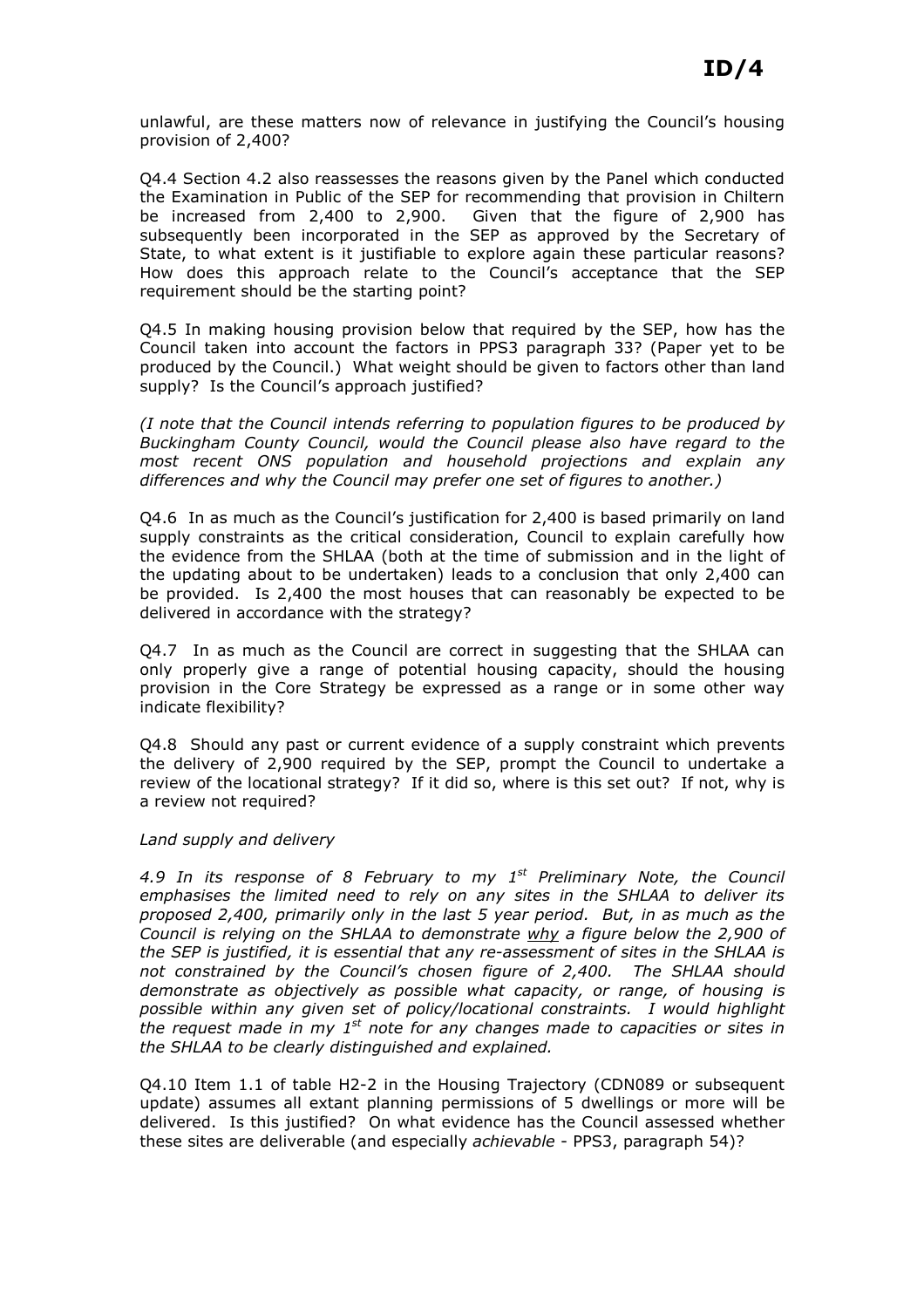Q4.11 Item 1.2 of table H2-2 (CDN089 or subsequent update) discounts the supply from small site planning permissions by 10%. Is this justified? Is the discount based on any past evidence of implementation on such sites and, if so, is that evidence still credible?

Q4.12 Is the assessment of the sites in the SHLAA (CDNO88 or subsequent update) without planning permission and not allocated in the Core Strategy consistent with the advice in PPS3 (paragraphs 55 & 56)? How as the Council assessed the reasonable prospects of sites being developable, particularly those in multiple ownership? Is the Council's assessment realistic?

Q4.13 Is the approach to the density of sites in the SHLAA set out in CDN108 justified and appropriate? How has the Council taken into account the relevant sustainable principles in policy CS4 Table 1, including b) achieving higher densities in accessible locations? What are the most appropriate considerations in assessing likely site capacity/density for SHLAA sites? Will the changes in PPS3 (June 2010) make any material difference to previous assessments?

Q4.14 The SHLAA (CDNO88) excludes sites in a number of categories of location/constraint. If land supply is a constraint on deliverability, should the contribution of sites within any of the excluded categories be reviewed? Could any of these categories make a material contribution to land supply as part of the existing strategy (in policy CS1) or would they require a change of strategy?

4.15 In response to a request in my  $1<sup>st</sup>$  Preliminary Note, the Council has set out (8 February) the past contribution to housing supply from small sites (4 dwellings or fewer) since 1996. The average is 50 dwellings a year. The Council suggest that in years 10-15, a contribution of around 250 dwellings could realistically be provided from small sites.

Q4.16 How does such an assessment take into account the changes to PPS3 (June 2010)? What proportion of past and projected future small sites windfalls are on garden land? Given footnote 31 in PPS3, which defines windfalls, can such sites be described as windfalls since they would no longer occur on previously developed land? Can their possible contribution to housing delivery still be acknowledged?

Q4.17 In the light of the above, the Council welcomes the opportunity to discuss an allowance from small sites windfalls in the first 10 years of supply. PPS3 makes clear (paragraph 58) that windfalls should not be included in the first 10 years of supply unless there is robust evidence of genuine local circumstances that prevent specific sites being identified (my emphasis). Accordingly, if the Council now seek to include such an element in the first part of the supply, it needs to explain what prevents sites being allocated, including those in the categories which have been excluded, as a matter of local choice, in the SHLAA. Relevant representors on this issue can respond to any such case put forward.

Q4.18 Even if not justified as a contribution to supply in the first 10 years, would small site windfalls provide any flexibility for ensuring delivery of the housing requirement?

Q4.19 Are the indicators after policy CS2 adequate to measure whether the policy is being implemented effectively? Should there be monitoring of where development is taking place and/or its relationship to accessible/sustainable locations?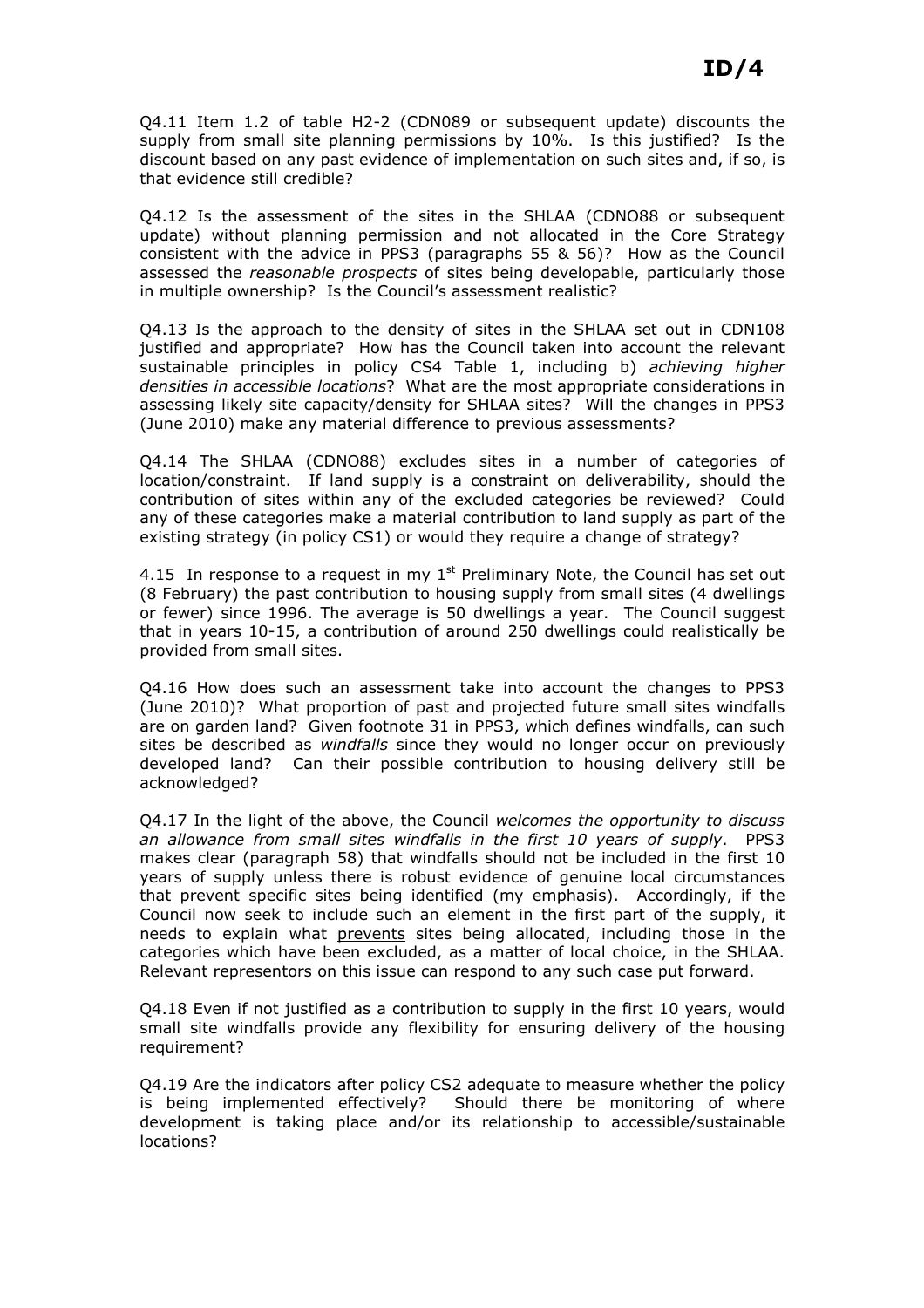Q4.20 Should any action be proposed if the delivery of new homes falls behind the rate necessary to ensure total provision is delivered within the plan period? If so, how?

5. Main matter 4: Strategic Housing Allocations and Major Developed Sites (MDS) in the Green Belt allocated for residential development

Sub matter: Policy CS6 Strategic Housing Allocations (Land east of Lincoln Park, Amersham-on-the-Hill; Donkey Field, Little Chalfont; Holy Cross Convent, Chalfont St Peter.)

I note that planning permission has recently been granted for residential development at the Holy Cross Convent site. The principle of such development on that site has thus been established. I therefore do not intend to consider further the principle of redeveloping that site as the allocation reflects current circumstances.

Q5.1 Why did the Council select these 3 sites from other sites in the SHLAA as strategic sites? Are there any other sites which could or should be considered as strategic allocations which accord with the stated strategy?

Q5.2 What contribution does the undeveloped state of the Donkey Field make to the character of Little Chalfont? How does the significance of any such contribution compare with its suitability for housing and the need for housing?

Q5.3 There are figures in the Housing Trajectory (CDN089) for what the Council expects from these sites. Are these figures appropriate and justified by evidence?

Q5.4 What is the evidence for the anticipated delivery from these sites as set out in the Trajectory (CDN089)? Is delivery realistic?

Q5.5 Are there any specific infrastructure requirements which the development of these sites requires or should contribute to? If so, should these be identified in the Core Strategy?

Q5.6 How will the Core Strategy be effective in securing the appropriate delivery of what the Council intends/expects from these sites?

Q5.7. Should the allocation for the Holy Cross site include the land shown in the approved planning application as a relocated playing field?

Sub Matter: Policy CS7 Major Developed Sites (MDS) in the Green Belt allocated for residential development (Amersham and Wycombe College, Lycrome Road, Chesham; and Newlands Park.)

5.8 The general approach to identifying MDS sites and the policies for non residential MDS (CS13 and CS17) will be considered under other main matters. During the course of the Examination, the Council should make me aware when the current planning application at Newlands Park is reported to the Planning Committee and when it is finally decided.

Q5.9 Do these 2 sites come within the type of sites referred to in PPG2, Annex C as potential MDS?

Q5.10 Is the allocation for housing of these 2 MDS consistent with the stated strategy in policy CS1? If not, are there factors which justify development here?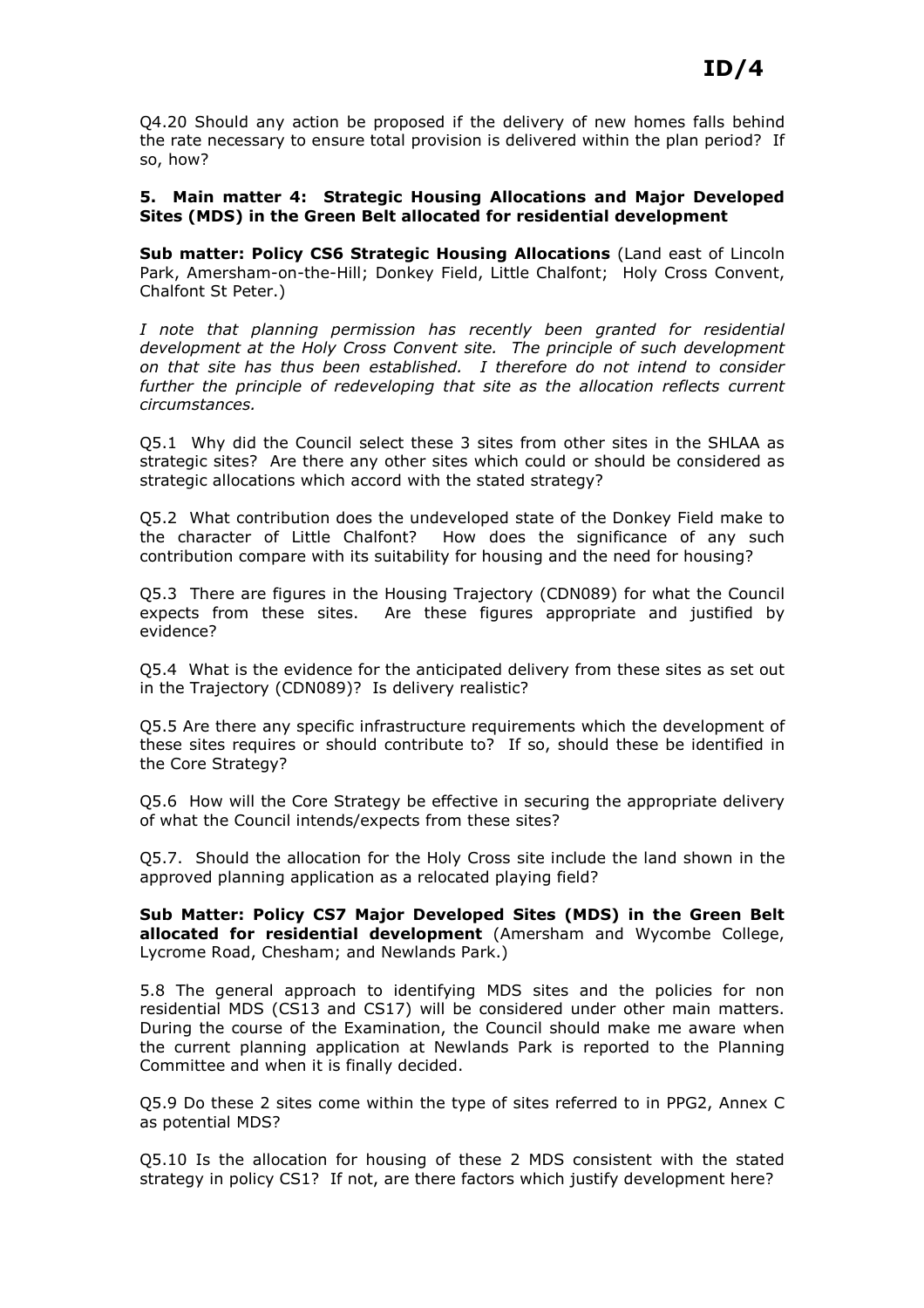Q5.11 Bearing in mind the sites' low scores on the Chiltern Accessibility Plan (B10 in CDN009), how is the proposed residential development consistent with the sustainability objectives of the Strategy or, if not, what are the factors which justify development here?

Q5.12 Given the low scores on the Chiltern Accessibility Plan (B10 in CDN009) are these appropriate locations for seeking a high proportion of affordable housing in accordance with policy CS8?

Q5.13 Is there is any evidence of a continuing need for the site or premises at Amersham & Wycombe College for educational or other community purposes?

Q5.14 Has the impact of residential development at the Amersham & Wycombe College site on traffic congestion and air quality in Chesham been assessed? What were the conclusions and should any mitigation be specified in the Core Strategy?

Q5.15 There are figures in the Housing Trajectory (CDN089) for what the Council expects from these sites. Are these figures appropriate and justified by evidence?

Q5.16 What is the evidence for the anticipated delivery from these sites as set out in the Trajectory (CDN089)? Is delivery realistic?

Q5.17 Policy CS7 lists some requirements of development at these sites. Are these requirements justified and sufficiently comprehensive?

#### 6. Main matter 5: Green Belt

Sub matter: MDS (general principles and non residential MDS)

Reps on 14.5; 11.4 and policy CS13 (Special needs aspects to be considered under MM6); 12.7 and policy CS17 (employment aspects to be considered under MM7). Discussion of the 2 housing MDS will be considered under the sub matter above.

Q6.1 Were any other potential MDS sites considered and rejected when identifying the 4 chosen MDS? Are the selected MDS considered by the Council the only MDS of strategic significance? Are there any comparable sites?

Q6.2 Paragraph 1.5.1 of CDN091 indicates that there may be other sites which could be considered as MDS and that the Council may designate MDS in the Delivery DPD. Is this made clear in the Core Strategy? Should it be?

6.3 Some representations seek the designation of other MDS. Subject to clarification of whether the Core Strategy is seeking to deal only with MDS of strategic significance and clarification of the opportunity for other non-strategic MDS to be identified in another DPD, I would not need to explore the merits of possible non-strategic MDS.

#### Sub matter: Policy CS23 Green Belt Boundaries

Reps on 14.4 and policy CS23.

Q6.4 What is the Council intending to indicate in CS23: change to Green Belt boundaries where the Green Belt abuts the edges of settlements which are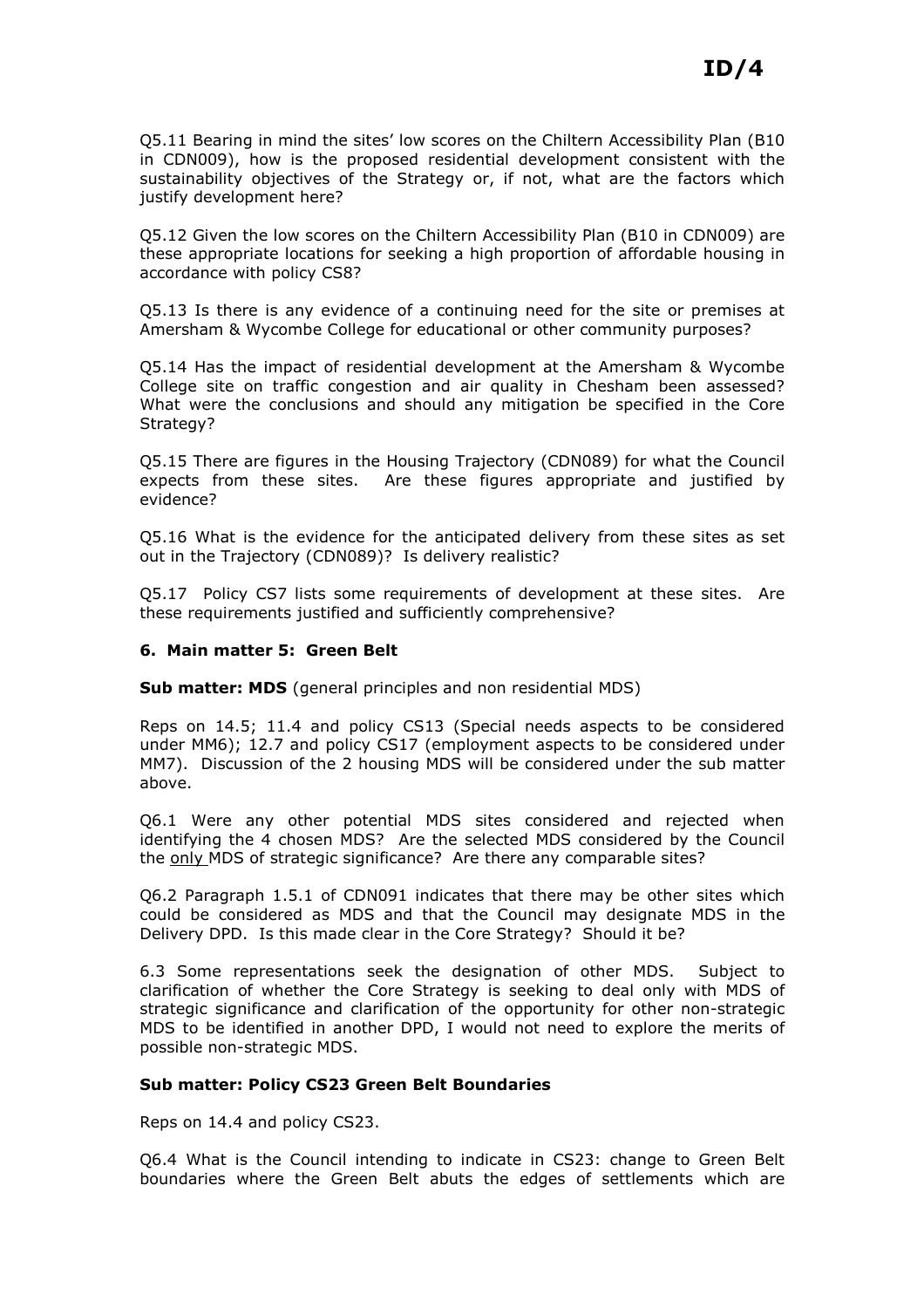outside the Green Belt and/or changes to the envelopes of villages within the Green Belt (LP GB4 and GB5 policy areas) and which would remain in Green Belt? Does the policy title and text appropriately signal what the Council intend? Is any change in wording required for clarity?

Q6.5 Bearing in mind the advice in PPG2, paragraphs 2.6, 2.7 and 2.11 (and the text in the box), are exceptional circumstances required to trigger any type of review of actual Green Belt boundaries around settlements? If so, do such circumstances exist? Would a demonstrable inability to meet the SEP housing requirement from non Green Belt sites provide such exceptional circumstances? If they do, does that mean that Green Belt boundaries should be reviewed or is this still a choice for the Council to make?

Q6.6 Are exceptional circumstances required to review the boundaries of villages washed over by the Green Belt and if so, do they exist? What is the purpose of this exercise?

Q6.7 Did the Council undertake any review of which villages should be excluded from the Green Belt? If not, does PPS2 require such a review of villages if they have already been identified in a development plan?

## 7 Main matter 6: Meeting the housing needs of the community

## Sub matter - Affordable Housing

Reps on all of Section 10 including policies CS8, CS9, CS10 and CS11

7.1 The Council has proposed a minor change (see CDN100) to the notes accompanying policy CS8. Note ii would be changed to: All dwellings figures are net (not gross).

7.2 To provide a context for the requirements of CS8 and to test the credibility of the overall affordable housing target stated in the Strategic Objectives, could the Council illustrate what is the projected outcome for the provision of affordable housing between 2011-2026, taking into account:

a) The number expected to be provided on sites with planning permission/agreed in principle (as the proportion will already be known);

b) An estimate of what might be delivered from the strategic allocations and MDS housing sites. (Please show Newlands Park separately as the outcome from this site might be known during the Examination.)

c) An estimate of what might be delivered from development of sufficient SHLAA sites to achieve 2,400 dwellings by 2026, applying the proportions in policy CS8 to the Council's latest estimate of individual site capacities.

d) Any schemes for 100% affordable provision, including Rural Exception schemes.

7.3 Please show explicitly the assumptions made, including the proportion of future developments where it has been assumed that the percentages in CS8 have been fully met and the proportion where provision may have to be discounted for viability reasons.

Q7.4 In the light of the evidence to be produced above, does the 500 target have reasonable prospects of being met?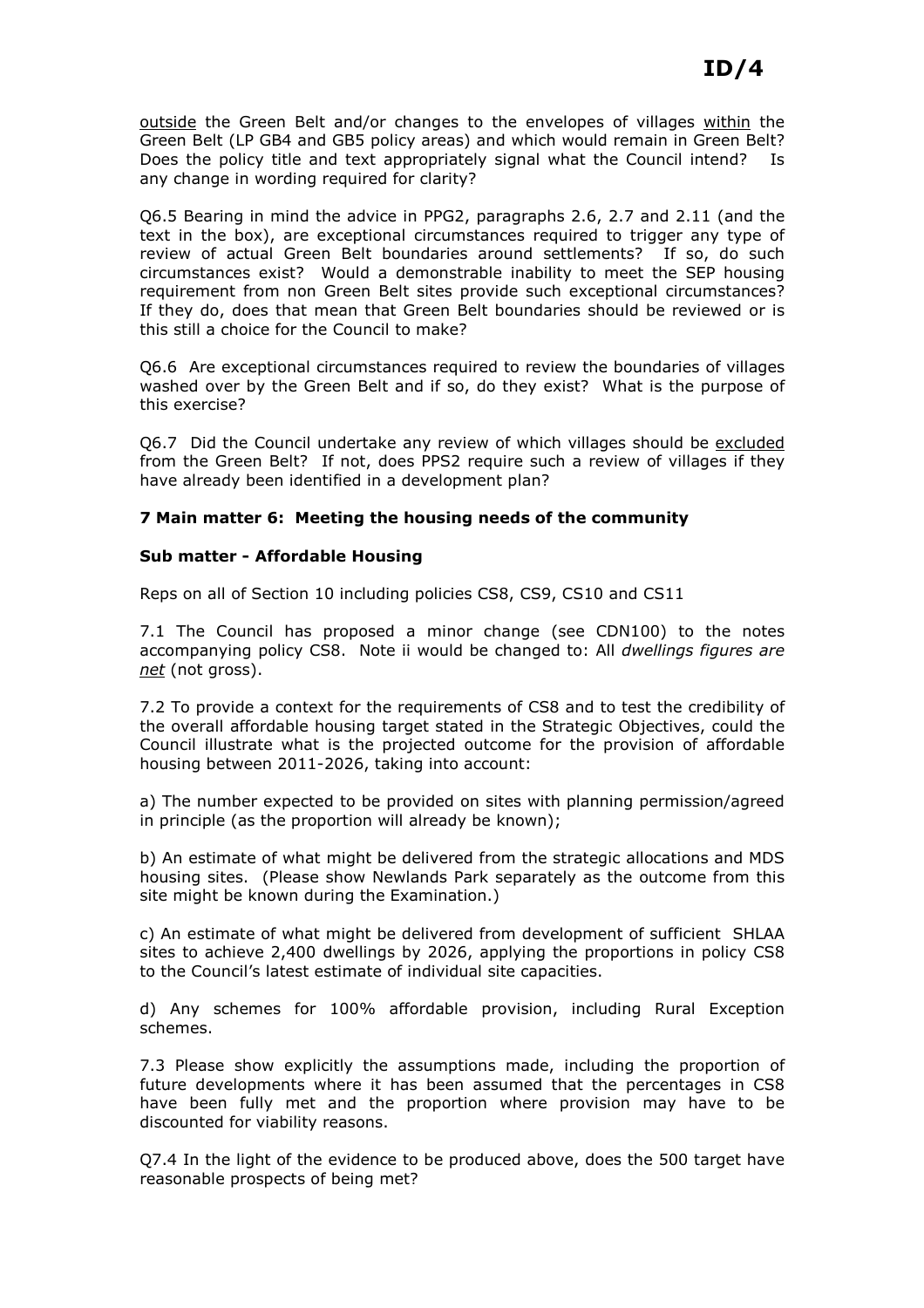7.5 On the basis of the evidence in the Buckingham Strategic Housing Market Assessment July 2008 (CDN051/5253) and given the absence of any evidence of substance which undermines its conclusions, my preliminary view is that there is a well justified need for a substantial scale of affordable housing. This need is much more than is likely to be delivered in any realistic scenario. Accordingly, I consider that the overall "need" requires no further exploration. I also consider that there is sufficient evidence to justify a policy which seeks to secure some affordable housing from developments below the national minimum threshold of 15 dwellings, subject to the appropriateness of any lower threshold, the details of how such a policy should be applied and its practical consequences. Whether it should apply to developments of 4 or less remains an issue for further examination.

## Policy CS8

7.6 The Affordable Housing Development Economics Study -2009/10Update (CDN082) assessed the viability of various affordable housing requirements in relation to a range of house price bands typical of the district at the time of the study. I am unclear as to what conclusion the Council has actually drawn from the Study as to the deliverability of the expectations in CS7. Council to explain, in general terms, how it considers that the Study supports the policy.

Q7.7 The Study suggests that the evidence supports the Council's approach in terms of suitably challenging targets (3.5.1), that they form a clear basis for a negotiated approach (3.5.6), and that the role of viability considerations needs to be acknowledged in the policy (3.5.8.). The policy not does incorporate these words. Does it adequately reflect this advice? If not, is the Council justified in departing from it?

7.8 Whether any Residual Land Value (RLV) is sufficient to encourage development to proceed, as well as to provide any affordable housing, will depend on existing/alternative use value and the owners' expectations. Most of the SHLAA sites relied on by the Council are garden land or sites of existing residential property with relatively high existing use values (3.3.4, CDN082).

Q7.9 At what value points do the RLVs represent realistic values to exceed existing garden/residential use values? Is there an industry norm/guide for the land cost as a proportion of Gross Development Cost for small schemes on residential sites? If so, how does this compare with outcomes shown in Table 2a of CDN082?

Q7.10 The representation by Mr Stent (401227) provides some worked examples of small schemes. Council to comment on whether these suggest that a financial contribution may often not be achievable.

Q7.11 In applying CS8, a scheme of 4 units would need to contribute 80% of the cost of a 2 bed house locally. Could this be a more onerous requirement than providing 1 affordable unit on site in a 5-7 unit scheme? When affordable housing is provided on site, does the developer normally expect a financial contribution from the RSL, such as towards build costs (funded by capital borrowing by the RSL)? (I am not assuming any additional public subsidy.)

Q7.12 Is it reasonable to expect the applicant to provide a full financial viability assessment and justification as well as to pay for an independent review of the information (CS paragraph 10.5)? Would the Council's position be different if the policy referred to negotiations, targets and embedded viability as a policy consideration from the outset?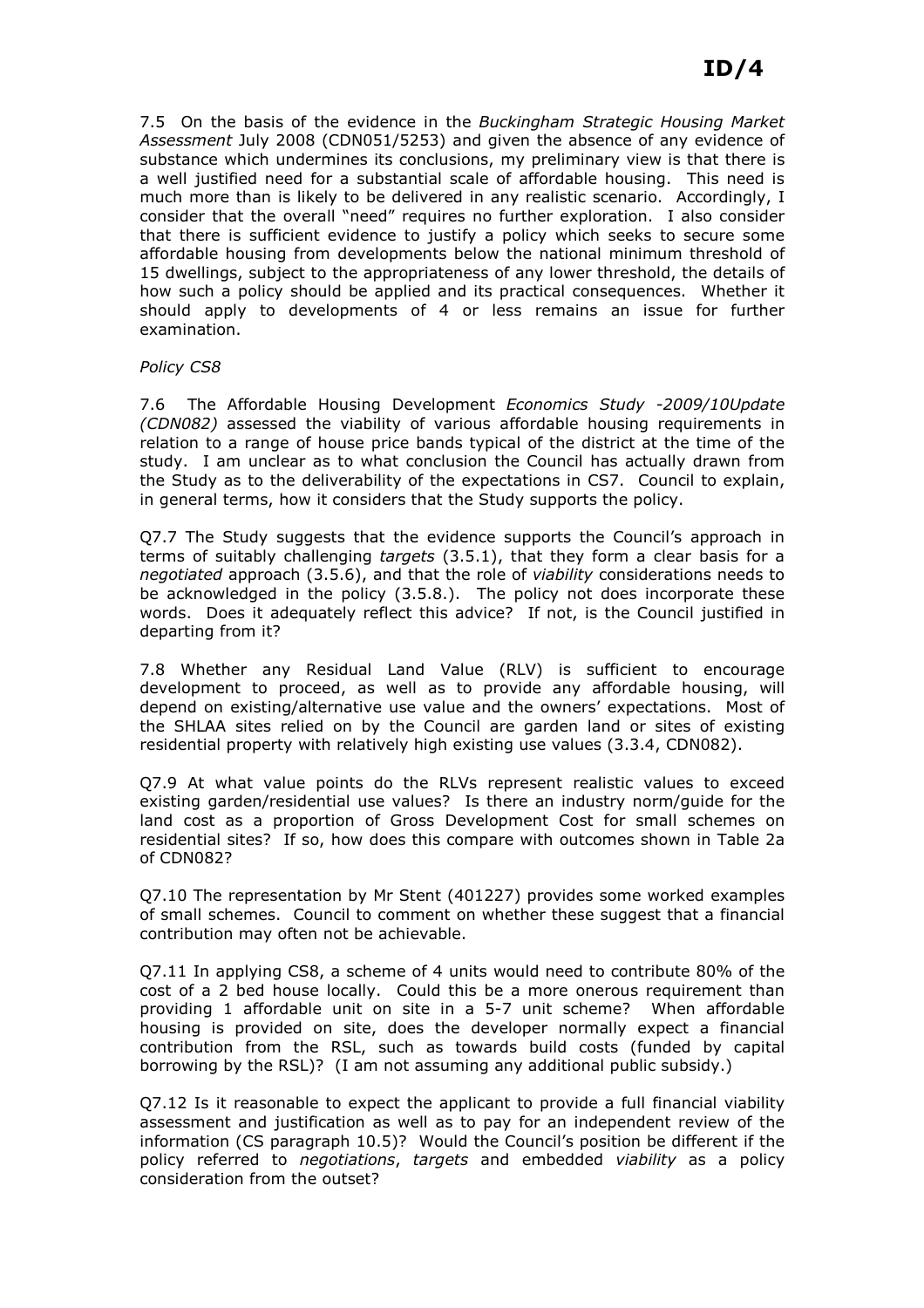Q7.13 What arrangements are, or will be, put in place to make transparent and accountable how financial contributions obtained towards affordable housing are used?

Q7.14 Is it consistent with advice on affordable housing in PPS3 to expect development of only additional new dwelling to contribute to the provision of affordable housing?

7.15 In the absence of any direct comparison of predicted RLVs with likely land values for garden/residential sites, and taking account of the Study's own recommendations (section 3.5), my preliminary view is that the viability evidence does not justify the proportions in the policy as explicit requirements, but only as targets to be used as a starting point for negotiation. Also, considerations of viability should be embedded in the policy. I invite the Council to suggest in its response paper alternative wording for discussion at the hearing.

7.16 The Study suggests that monitoring of outcomes will be important to judge the effectiveness of the policy and whether it should be reviewed. The stated indicator relates only to the overall numbers of affordable housing provided, which is a crude measure of outcome. I invite the Council to consider the need to monitor the proportion of affordable units achieved in relation to the policy targets and what might trigger a review of the policy.

#### Other policies

Q7.17 Where is policy CS8 (Rural Exceptions) intended to apply? It refers to adjoining the built-up areas of settlements, which could include the large towns. Does this fit the guidance in PPS3 that exception sites are to meet needs in rural areas?

Q7.18 The policy requires the housing to remain affordable in *perpetuity*. This is only achievable where the right to buy/stair casing is excluded in accordance with listed parishes/settlements identified in SI 1997/625 (or similar Regulations). If the policy is intended to apply only to these smaller settlements, should this be made clear?

Q7.19 Policy CS10 seeks to split provision of affordable housing between 70% social and 30% shared ownership (intermediate). Many representations seek a greater proportion of intermediate affordable housing. Is the split in CS10 justified by evidence? Would more intermediate housing be viable in this area?

Q7.20 I understand that the Council has a preferred mix for affordable housing of 80% 1 and 2 bedroom dwellings and 20% 3 bedroom dwellings. Is this correct? Is policy CS11 intended to achieve this mix? Applying the policy to the size of sites likely come forward for housing over remainder of the plan period (in the manner explained in 7.2 above) would it do so?

## Sub matter – Homes for Special Needs

Reps on all of Section 11.1 -11.4 including policies CS12 and, CS13 (specific Green Belt/MDS matters to be considered under MM5).

Q7.21 Is there clear evidence for the scale of accommodation required for people with particular needs over the plan period? What is the source of the figure of 356 in paragraph 11.2 of the Core Strategy, whose needs does it encompass and over what period? (I note, for example, that CDN071 – the most recent evidence on this topic - states that the report does not: Cover housing needs for people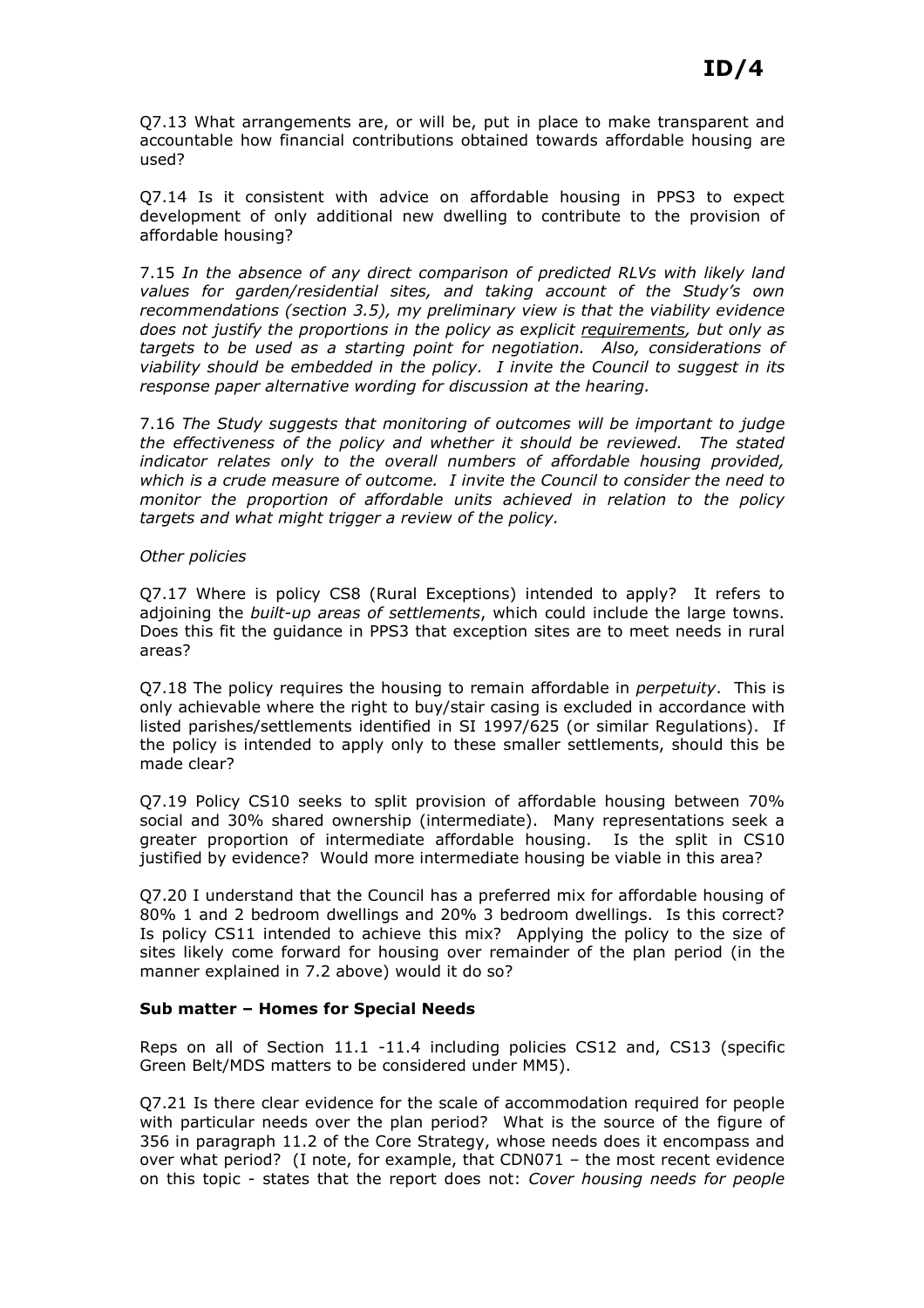that are not supported by Adult social care; p11 under heading What won't the Strategy be able to do.) How does identified need relate to the target for Strategic Objective 7 of 300 additional places between 2006 and 2026?

Q7.22 Are the accommodation needs of older people who are not reliant on support from the County Council covered in paragraph 11.2? Is policy CS12 intended to cover accommodation to meet special needs provided by the public, charitable and private sectors?

Q7.23 Are the 3 sites highlighted at the end 11.3 compatible with the locational steer provided in policy CS12?

Q7.24 Why does policy CS13 restrict any redevelopment to medical facilities or residential institutions? Is this relevant to the site's designation as an MDS? Council to respond to the concerns set out by the National Society for Epilepsy (NSE) (362064).

Q7.25 Does the NSE site provide specialist accommodation for national/regional needs (as well as local needs) and is this expected to continue? If so, should any monitoring of the provision of specialist accommodation which includes developments at that site distinguish between such specialist accommodation and that intended primarily to meet local needs?

Q7.26 The stated monitoring indicator is the number of adults supported to live independently through social services. Would this include those continuing to live in their ordinary home? If so, is this a useful measure of the outcome of policy CS12? Should monitoring encompass the number of additional units of specialist accommodation provided by all the different sectors and should this be recorded separately by sector?

## Sub Matter: Gypsies Travellers and Travelling Showpeople

Reps on 11.5 -11.12 and policy CS14.

Q7.27 Is there robust evidence of the pitch requirements for these groups? (Explored further below). Could the Council clarify what it understands are the current needs (2006-20011 or to 2016) for both Gypsies and Travellers and Travelling Showpeople. I am unclear as to what conclusion is intended to be drawn from the text in the Core Strategy. Council to provide the figures from the bi-annual count of caravans for the last 5 years for both the District and County.

7.28 The robustness of the evidence in the needs assessments (CND021, 022 and 032) and other GTAA's in the South East was explored at the Examination in Public of the South East Plan Partial Review in February 2010. The incomplete, draft report of the Panel is referred to in paragraph 11.6 of the Core Strategy and the Council intends to consider the comments made. Q: What is the Council's response to the criticisms made in this report of the Thames Valley GTAA assessment of the evidence relevant to Chiltern and the subsequent benchmarking?

Q7.29 Does the GTAA make reasonable assumptions about:

- The existing backlog of needs (unauthorised sites and encampments and suppressed households)?
- Future arising needs (e.g. household formation)?
- The likely needs of gypsies and travellers living in conventional housing but wishing to return to living in caravan if the opportunity arises?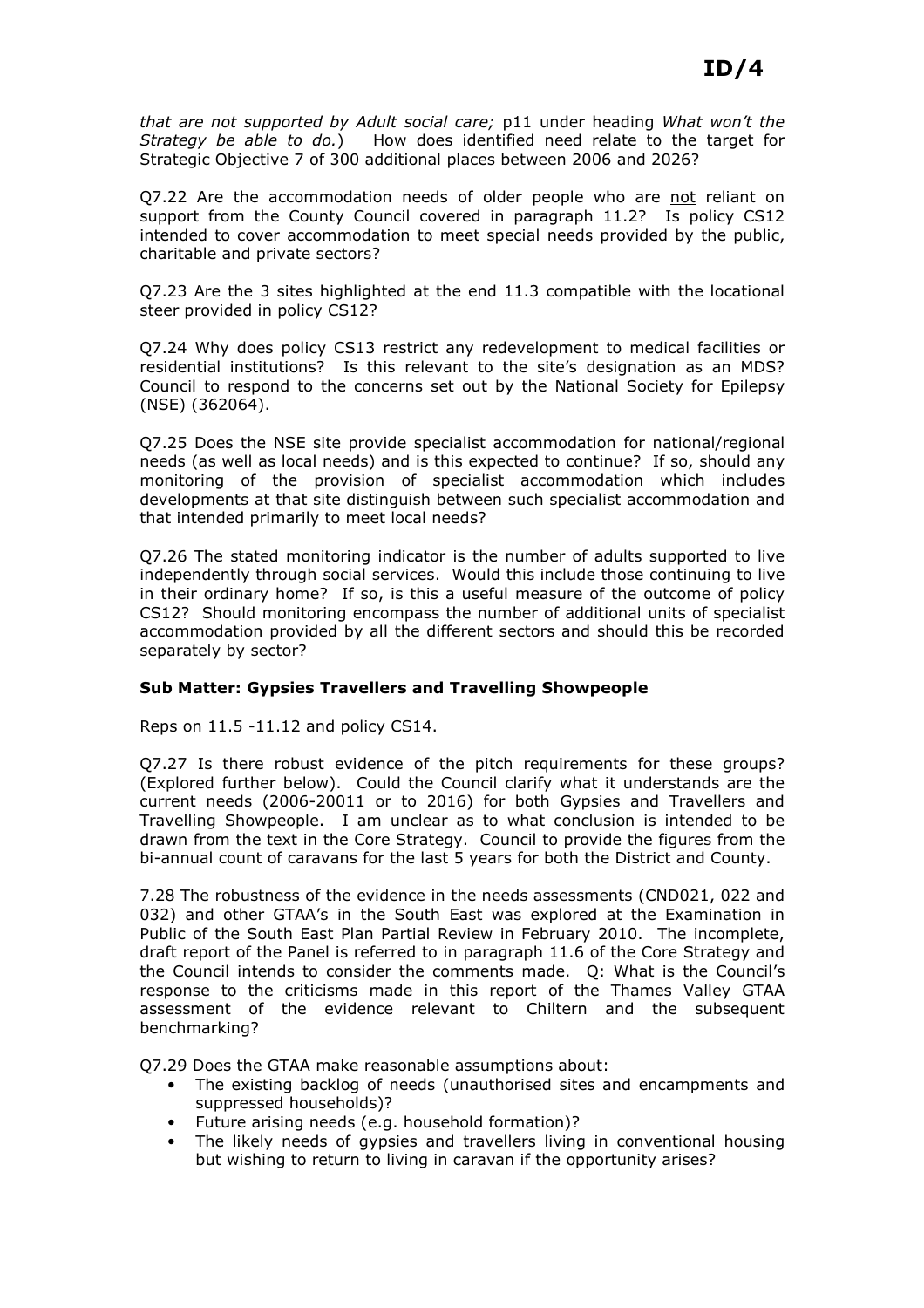• The contribution to meeting future needs from genuine vacancies on authorised sites? Does any evidence or assumptions about turnover of pitches on public sites represent genuine vacancies for households without an authorised pitch?

Q7.30 Paragraph 11.7 refers to 2 publicly owned sites which have permanent permission for 14 pitches of which one remains to be provided. When will this one pitch be provided? Is there any budget to do so? Are there any other constraints on its provision?

Q7.31 What are the end dates of the temporary permissions referred to in paragraph 11.11? Are the existing needs short term or permanent? If the latter, how do temporary permissions meet that need?

Q7.32 Why does policy CS14 indicate only the possibility of the Delivery DPD making allocations for this type of accommodation? If existing needs and needs to 2026 have not been met, should there be a commitment to make such allocations?

Q7.33 Are the criteria in policy CS14 reasonable and consistent with the approach in other policies in the Core Strategy and with advice in Circulars 1/2006 and 4/2007? (Explored further below.)

Q7.34 The policy excludes sites from the AONB and Green Belt (other than the possibility of making permanent some temporary permissions, but only in very special circumstances). Does this mean that gypsy sites are acceptable, in principle, only within settlement boundaries? Is it reasonable or practical to expect gypsy sites to be found in such areas given the competing demands from higher value uses? What assessment has the Council made of whether there are likely to be available, suitable and affordable sites which meet all these criteria? If not, how will the policy ensure that needs are met?

Q7.35 Would the application of the criteria in policy CS14 constrain the location of a pitch/plot for a single family more tightly than saved policies for a single house, such as in Green Belt/AONB villages where infilling is allowed (policies GB4 & 5) or compared with Rural Exceptions sites? If so, why is such an approach justified?

Q7.36 Why does this policy give specific emphasis to the fact that ALL the criteria should be met, when this is not the approach adopted in other criteria-based policies?

Q7.37 Why does the policy suggest that only temporary planning permissions may be granted even if a proposal meets all the criteria (i.e. is acceptable)?

## 8 Main matter 7: Economic development

Encompassing all reps on paragraphs 7.8, 7.9 and Policy CS3, Section 12 including policies CS15, CS16, CS17, CS18, CS19.

Overarching issue: Are the policies for employment and economic development justified by evidence, consistent with national policy and sufficiently flexible to address changing or site specific circumstances?

Policy CS16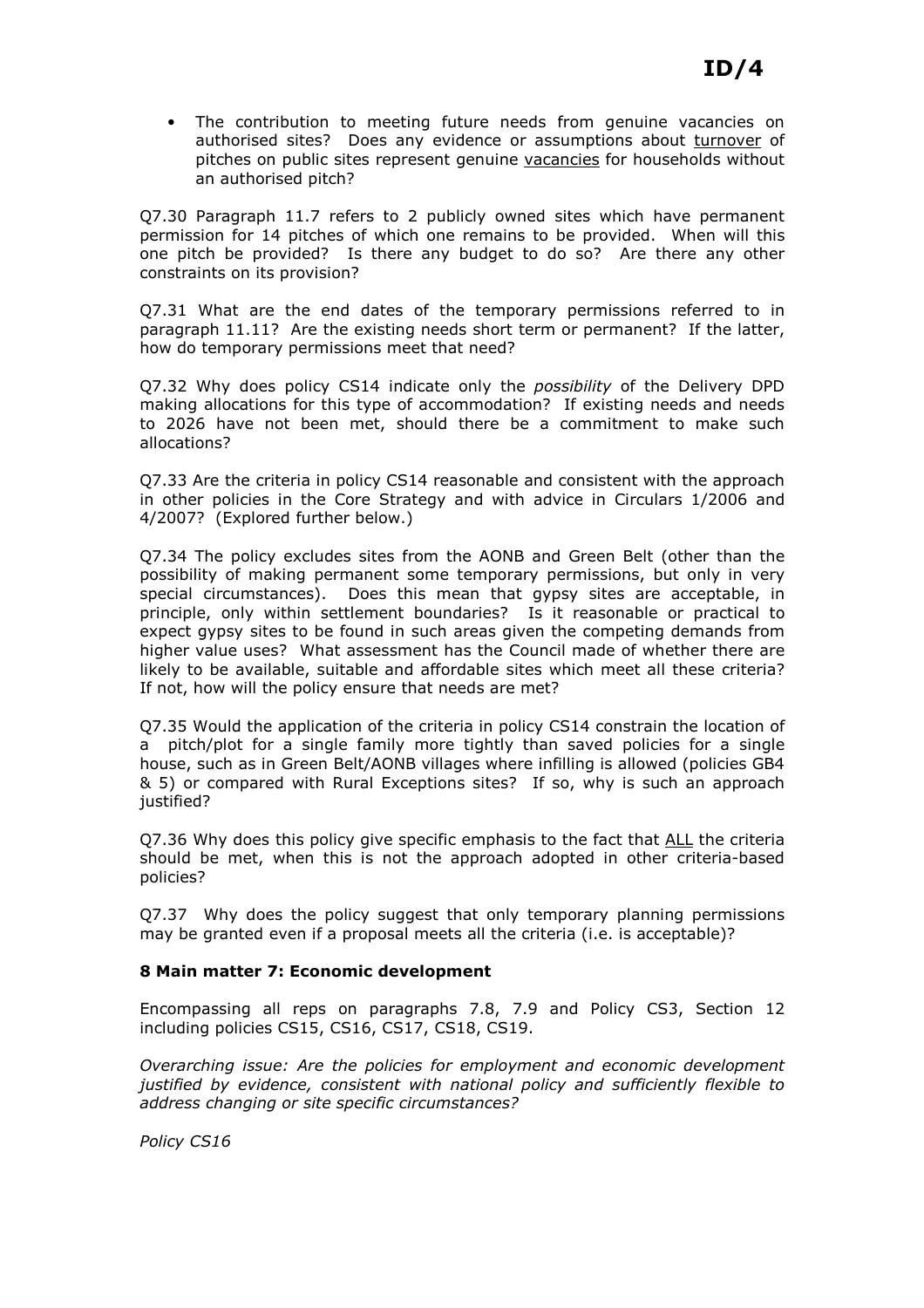Q8.1 What evidence indicates that the current portfolio of sites and premises is appropriate for current and future needs over the plan period?

Q8.2 Do the vacancy rates of premises, or number of cleared sites with planning permission for redevelopment not started (as recorded in the Employment Site Vacancy Survey November 2009 CDN096) suggest a lack of demand or unsuitability of some sites/premises?

Q8.3 Has the Council undertaken a more recent vacancy survey (please urgently make a Core Document) and, if so, what trends does this indicate?

Q8.4 Should vacancy levels and number of cleared sites be monitored with a trigger identified to prompt a review of the policy if these indicators remain high as the economy picks up?

Q8.5 How will the policy ensure compliance with PPS4 EC2.1 h) so as not to retain sites if there is no reasonable prospect of a site being used for the allocated economic use?

Q8.6 Given that policy CS16 encompasses all employment sites, how does CS16 relate to the saved local plan policies E2 and E3 and the designation of these policy areas on the Proposals Map? Is there any intention to review in the Delivery DPD whether the E2 and E3 designated sites are fit for their allocated purposes? If so, should the Core Strategy make this clear?

Q8.7 Is policy CS16 sufficiently flexible to respond to the individual circumstances of sites to achieve the best overall public benefit eg

- if business use harms residential amenity or where vehicular access is restricted?

- where redevelopment of suitably located employment land could be encouraged to achieve better quality premises or more intensive employment use?

- if beneficial redevelopment requires the economic stimulus provided by mixed use (for some non employment use)?

Q8.8 The policy allows for loss of employment premises to residential on upper floors within the District Centre, but resists the loss of any employment floor space elsewhere. Is this a consistent and justified approach given the District (i.e. town) centres are a sequentially preferable location for office use?

8.9 Whilst I do not suggest, at this stage, that the thrust of the policy is unsound, I would invite the Council to put forward wording that would allow some greater flexibility, if required, for discussion at the hearing.)

Policy CS18

Q8.10 Does the policy contain adequate guidance for retail and other town centre uses?

Policy CS19

 $Q8.11$  In CS19 b) what is the justification for allowing the *change of use of* suitably constructed building only where such use is demonstrated to be required to ensure future farm viability, given that many rural building may have no connection with a farm? Is this restriction compatible with PPS4 EC6.2 c)?

Q8.12 Policy CS19 e) indicates that the Council will support the development of high speed broadband access to all communities. Policy CS15 says all properties;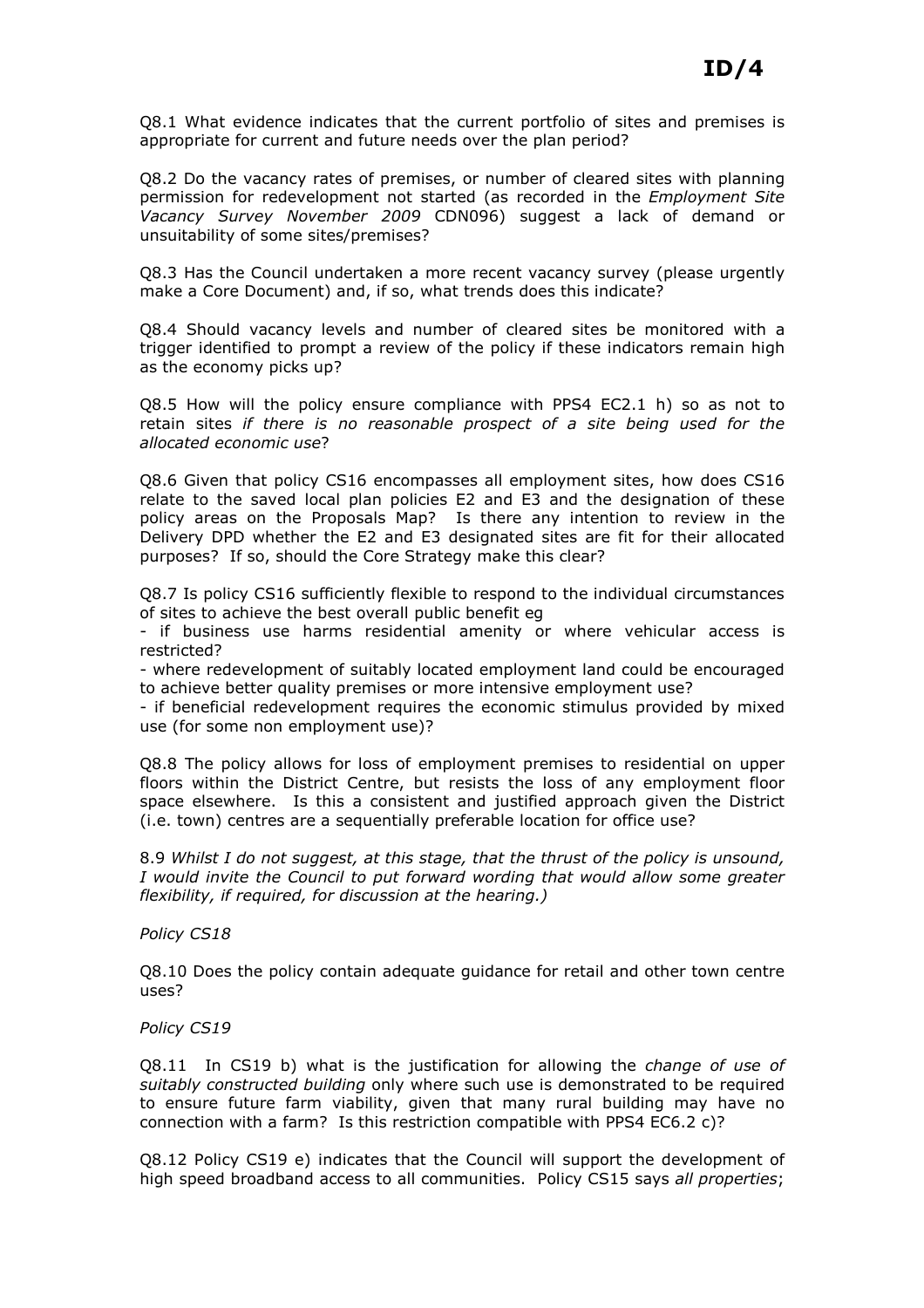and Table 1 of CS4 indicates that new development should be in locations provided with fast broadband services. Has the Council assessed the extent of existing provision, future planned roll-out and what infrastructure impediments may needed to be overcome to ensure that this intention is a realistic ambition? If not, are these ambitions/requirements realistic?

# 9. Main matter 8: Infrastructure, including transport.

Reps on all of Section 15, including policies CS25 and CS, and Appendix 7.

Overarching issue: Are there any infrastructure proposals or constraints which are critical to the delivery of the strategy and if so does the CS adequately address them?

#### **Transport**

9.1 The Key Diagram shows an Improved Rail Link to Chesham, but this does not appear to be addressed in the text or in Appendix 7 Draft Infrastructure Delivery Schedule (DIDS). The notation should be retained on the Key Diagram only if there is a specific proposal to be included in the text with appropriate details, including deliverability, in the DIDS. Council to clarify.

Q9.2 The Key Diagram shows an Improved Traffic Route Through Chesham. Is this the Congestion Management Corridor in the DIDS? Is it significant for placeshaping in Chesham? If so, should it be mentioned in the text of the Core Strategy? Funding is noted as yet to be committed. What are the prospects of this scheme being delivered by 2026? Does the emerging Local Transport Plan 3 include this scheme or is it likely to change the priority given to it?

Q9.3 Policy CS25 c) refers to identifying and safeguarding improvement lines from development. Are there any?

Q9.4 The Evaluation of Transport Impacts (July 2009 (CND72b) states that development scenarios 2 and 3 are able to be delivered with suitable mitigation measures and the transport assessment assumed an element of modal shift when concluding that the impact would be acceptable. Is this the main evidence/technical conclusion underpinning the transport aspects of the Core Strategy? Are any specific mitigation measures taken forward in the Core Strategy or will such mitigation be achieved by other means?

Q9.5 Policy CS25 refers to any necessary mitigation measures and policy CS26 f) refers to all development not materially increasing traffic problems. These policies would only bite as and when development is proposed on specific sites. Will the application of these policies ensure that the necessary modal shift will occur? Does the Core Strategy need to address any mitigation of general traffic growth or the cumulative impact of development?

#### Utility services – Water supply

9.6 The Council's Proposed Minor Changes (CDN100) amend paragraph 14.16 of the Core Strategy to indicate that both the Rivers Chess and Misbourne are over abstracted. Both are included in the Environment Agency's (EA) Restoring Sustainable Abstraction Programme. The local water supply is provided by Viola Water and involves abstraction from these rivers. The Draft Infrastructure Delivery Schedule (DIDS) (Appendix 7 of the Core Strategy) notes: no additional requirement is identified for additional water infrastructure and that Viola Water has made provision in its service plan to provide water to the planned additional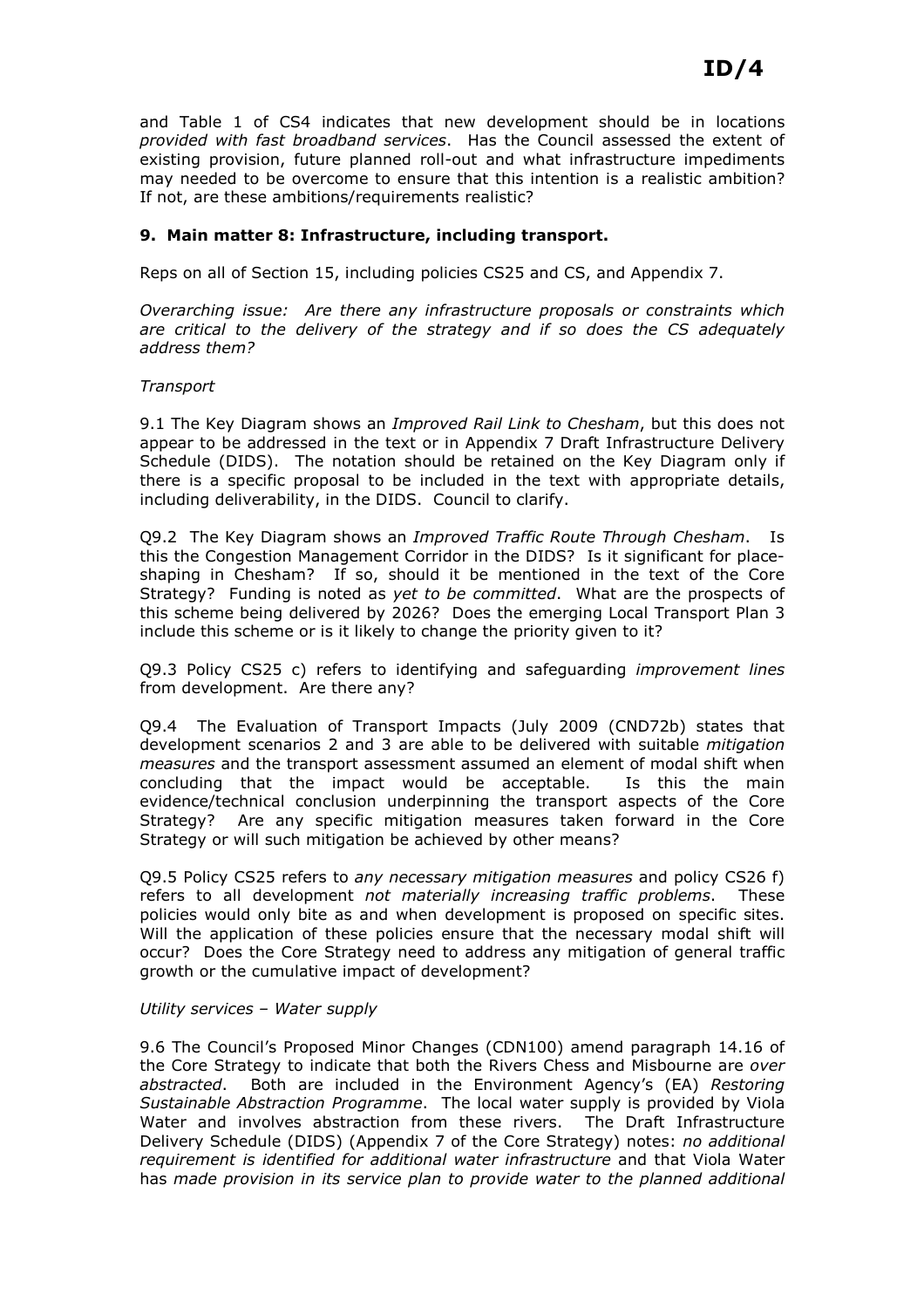dwellings. Several representations express strong fears that the additional water demands from additional dwellings must require more water to be taken from these rivers thus exacerbating the environmental harm of low flows.

#### Would the Council please clarify with Viola Water and the EA:

Q9.7 Whether the additional demands from the planned additional dwellings (both 2,400 and the 2,900 on which they were previously consulted) would require more water to be abstracted from the Chess or Misbourne; whether this would be within the currently licensed maximum abstraction limits; and, even if it is, whether it would have any material effect on low flows? If not obtained from these rivers, where would the water come from?

Q9.8 Would any additional water abstraction from these rivers (even if within currently licensed maximum abstraction limits) weaken the EA's ability to move towards restoring sustainable abstraction?

Q9.9 If yes to any of the above questions, should the Core Strategy seek to mitigate any adverse impact and, if so, how could this be achieved including:

a) Whether local circumstances provide the necessary justification (in the context of the advice in paragraphs 30-33 of the Supplement to PPS1 Planning and Climate Change) for a focussed local standard in relation to water use lower than will be required in the Building Regulations. (I note that the bracketed text in Table 1 after policy CS4 is to be deleted in a minor change).

b) Whether there is any action that the Core Strategy can legitimately encourage in relation to water efficiency in existing buildings.

#### Utility services – Sewerage and sewage treatment

Q9.10 The DIDS (Appendix 7 of the Core Strategy) states that Thames Water has identified that large sections of the District's sewerage infrastructure is operating at or near capacity. The Draft Infrastructure Delivery Plan (DIDP) September 2010 (CDN090) indicates (5.7.8 - 10) that the Chesham Sewage Treatment Works (CSTW) is near capacity; that planned housing will require increased capacity at some stage; and that in some parts of the District there is need for increased capacity in the sewerage network. Several representations highlight the adverse impact of incidents of sewage overflows as a result of lack of capacity and express concern over additional demands placed on the system. The DIDP notes that improvement to the treatment works will be funded by Thames Water, but that funding has to be secured in medium term plans approved by OFWAT.

#### Council to clarify with Thames Water and the EA:

Q9.11 Whether any capacity or other improvements are programmed for the CSTW in Thames Water's recently approved 5 year plan (2010-2015). If not, what would be the timetable for achieving the necessary improvements to accommodate planned housing (both 2,400 and 2,900)?

Q9.12 What additional capacity exists at CSTW? (Please be clear as to the base date being used and that Thames Water are aware of developments and planning permissions since that base date.)

Q9.13 Whether, as housing developments incrementally take place before any improvements are made, there is an increased risk of pollution incidents or other problems?